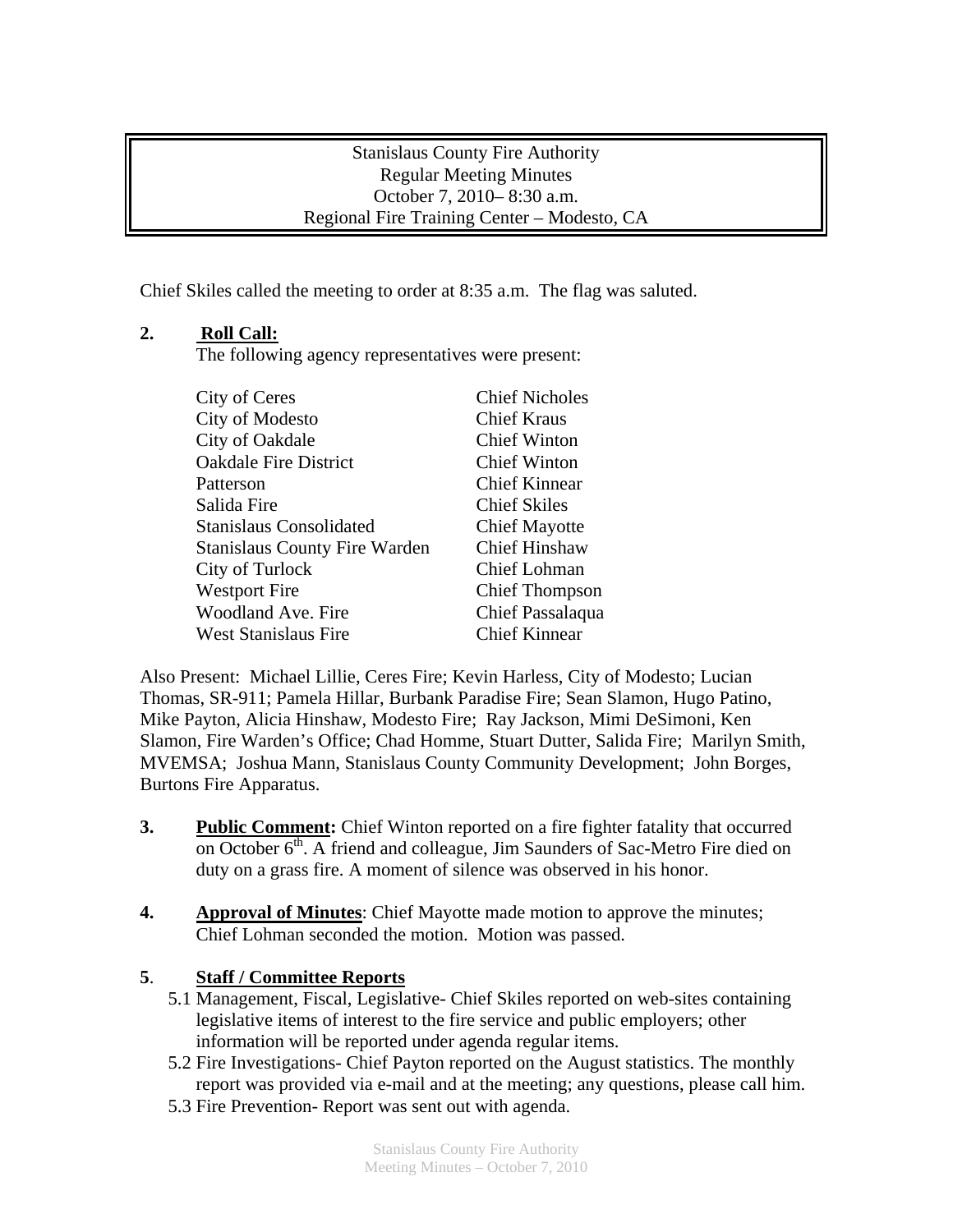- 5.4 Fire Communications- Chad discussed several issues he has been working on including the regional RMS, narrow-banding, and CAD. Report was e-mailed.
- 5.5 Fire Training- Stuart reported on many training opportunities coming up, and the 2010-2011 calendar that has been developed for next year's training. There have been many local instructors certified to teach.
- 5.6 EMS Alicia reported on the overwhelming participation by local fire agencies in the vaccination clinics offered by Public Health. They have requested that the agencies stop sending their people until Alicia can go over a vaccination worksheet with each agency to determine their needs. She went over the documents and forms that she provided to assist agencies with their OSHA compliance. She has met with some of the districts and plans to continue the meetings and needs assessment. She also reported on the exposure reporting group that has been meeting and developing processes and training that should be delivered in January.

## **6. Agenda Items**

- **6.1 CAD Project-** Kevin Harless, representing the City of Modesto, provided an outline and overview of the CAD project with information on partners, project purpose, and scope. He discussed the benefits of the new system. Chad Homme acted as the fire representative for County fire agencies, Chuck Bergquist for the City Fire Department. They are in phase IV, which is the delivery phase. Training sessions are underway for all disciplines. Jan12, 2011 is the planned "go-live" date. A schedule is being put together to train all the fire agencies on the new system. There will be all new map pages, and the Reflections program will also change. Other changes will create much more functionality. There was a question on a CAD to CAD link with LiveCom. That will occur after the 1/12/11 date. It will take some time after the go-live date to get the bugs worked out. Chief Hinshaw noted what a difficult project this has been and complimented Kevin and his team for getting through it.
- **6.2 Modesto/ County/ Salida Plan-** Chief Kraus addressed the group on a project that has been on-going for about 3 years. The project involved a possible contract of services between SCFPD, Modesto, Salida and the Fire Wardens Office under an umbrella. SCFPD dropped out in January of 2010. An Ad Hoc Committee was formed in July with policy makers from the three agencies that were left. The Committee gave direction to move forward and move to a JPA format. Workgroups were formed and a draft JPA has been written by County Counsel. The next step is to get approval by the City Council and Boards. The Board of Supervisors is looking to the future of the fire service and recognizes that there are problems with some districts. If the project is supported and moves forward, Phase II will include other fire agencies that want to participate. The group is exploring the possible benefits of putting the departments together. Chief Hinshaw asked the group where they will be in 3 years. There will be no new money from taxes or assessments. Annexation without detachment is the future funding for fire service if we work together. He talked about business opportunities and efficiencies in a regional platform. He encouraged the group to